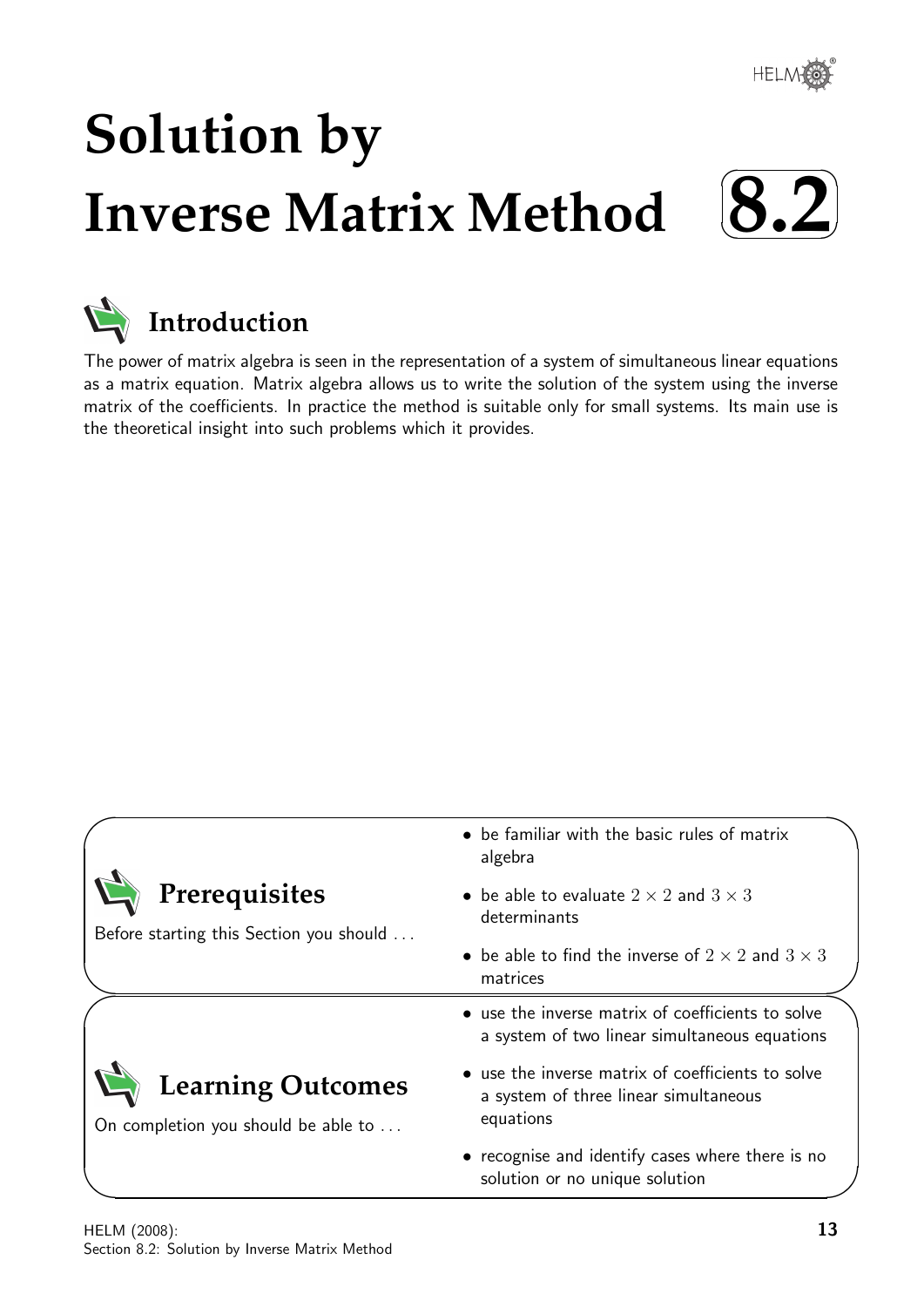## **1. Solving a system of two equations using the inverse matrix**

If we have one linear equation

 $ax = b$ 

in which the unknown is  $x$  and  $a$  and  $b$  are constants and  $a\neq 0$  then  $x=\frac{b}{a}$ a  $= a^{-1}b.$ 

What happens if we have more than one equation and more than one unknown? In this Section we copy the algebraic solution  $x=a^{-1}b$  used for a single equation to solve a system of linear equations. As we shall see, this will be a very natural way of solving the system if it is first written in matrix form.

Consider the system

$$
2x_1 + 3x_2 = 5
$$
  

$$
x_1 - 2x_2 = -1.
$$

In matrix form this becomes

 $\begin{bmatrix} 2 & 3 \end{bmatrix}$  $1 -2$  $\left[\begin{array}{c}x_1\end{array}\right]$  $\overline{x_2}$ 1 =  $\begin{bmatrix} 5 \end{bmatrix}$ −1 1 which is of the form  $AX = B$ .

If  $A^{-1}$  exists then the solution is

 $X = A^{-1}B$ . (compare the solution  $x = a^{-1}b$  above)



Your solution

Answer  $|A| = 2 \times (-2) - 1 \times 3 = -7$ since  $|A| \neq 0$  then  $A^{-1}$  exists.

Now find  $A^{-1}$ 

Your solution Answer  $A^{-1} = \frac{1}{(-7)} \begin{bmatrix} -2 & -3 \\ -1 & 2 \end{bmatrix} =$ 1 7  $\begin{bmatrix} 2 & 3 \end{bmatrix}$  $1 -2$ 1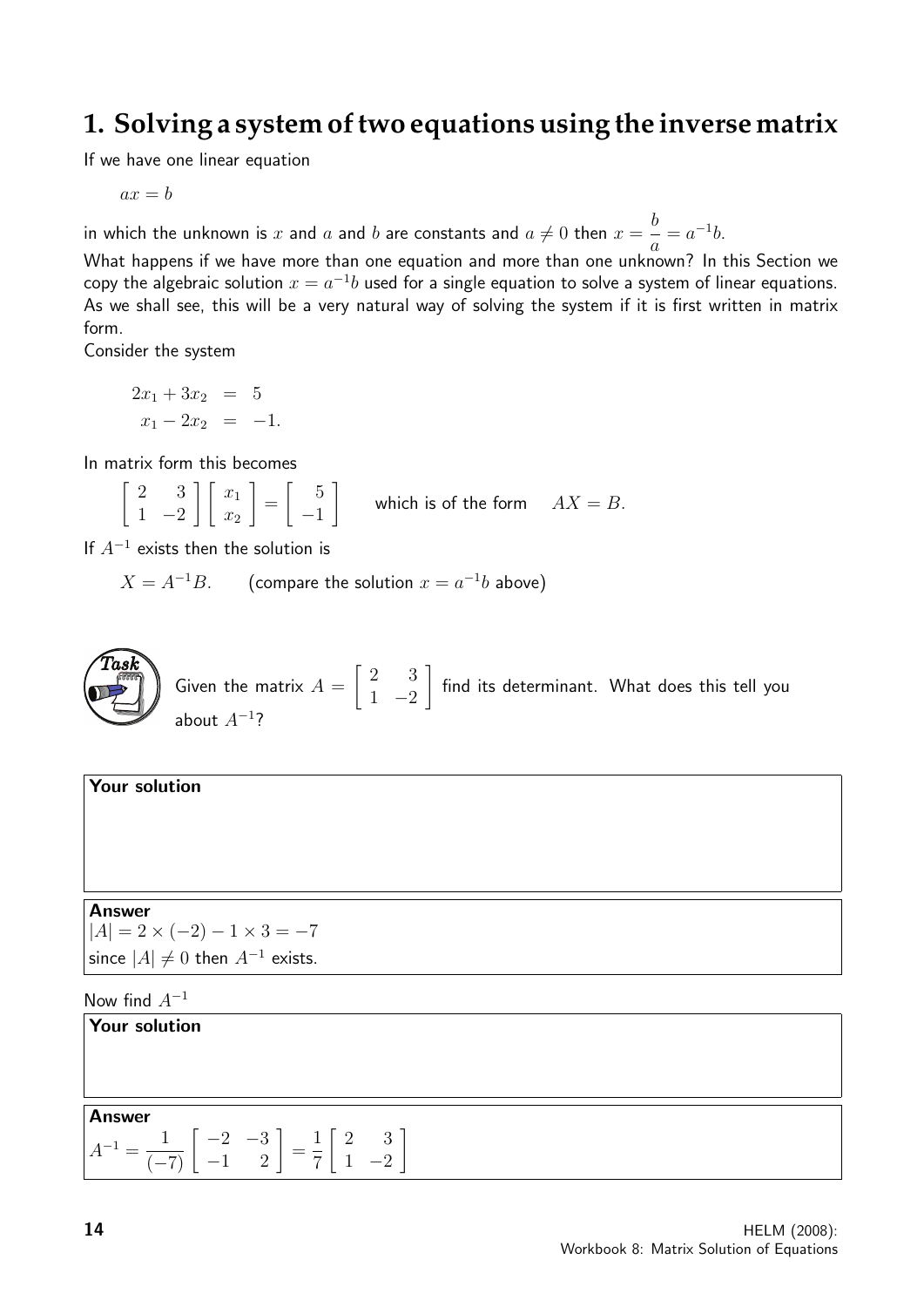

Solve the system 
$$
AX = B
$$
 where  $A = \begin{bmatrix} 2 & 3 \\ 1 & -2 \end{bmatrix}$  and B is  $\begin{bmatrix} 5 \\ -1 \end{bmatrix}$ .

**Your solution**  
  
Answer  

$$
X = A^{-1}B = \frac{1}{7} \begin{bmatrix} 2 & 3 \\ 1 & -2 \end{bmatrix} \begin{bmatrix} 5 \\ -1 \end{bmatrix} = \frac{1}{7} \begin{bmatrix} 7 \\ 7 \end{bmatrix} = \begin{bmatrix} 1 \\ 1 \end{bmatrix}
$$
. Hence  $x_1 = 1$ ,  $x_2 = 1$ .



Use the inverse matrix method to solve

 $2x_1 + 3x_2 = 3$ 

 $5x_1 + 4x_2 = 11$ 

**Your solution**  
\n**Answer**  
\n
$$
AX = B \text{ is } \begin{bmatrix} 2 & 3 \\ 5 & 4 \end{bmatrix} \begin{bmatrix} x_1 \\ x_2 \end{bmatrix} = \begin{bmatrix} 3 \\ 11 \end{bmatrix}
$$
\n
$$
|A| = 2 \times 4 - 3 \times 5 = -7 \text{ and } A^{-1} = -\frac{1}{7} \begin{bmatrix} 4 & -3 \\ -5 & 2 \end{bmatrix}
$$
\nUsing  $X = A^{-1}B$ :  
\n
$$
X = \begin{bmatrix} x_1 \\ x_2 \end{bmatrix} = -\frac{1}{7} \begin{bmatrix} 4 & -3 \\ -5 & 2 \end{bmatrix} \begin{bmatrix} 3 \\ 11 \end{bmatrix} = -\frac{1}{7} \begin{bmatrix} 4 \times 3 - 3 \times 11 \\ -5 \times 3 + 2 \times 11 \end{bmatrix} = -\frac{1}{7} \begin{bmatrix} -21 \\ 7 \end{bmatrix} = \begin{bmatrix} 3 \\ -1 \end{bmatrix}
$$
\nSo  $x_1 = 3$ ,  $x_2 = -1$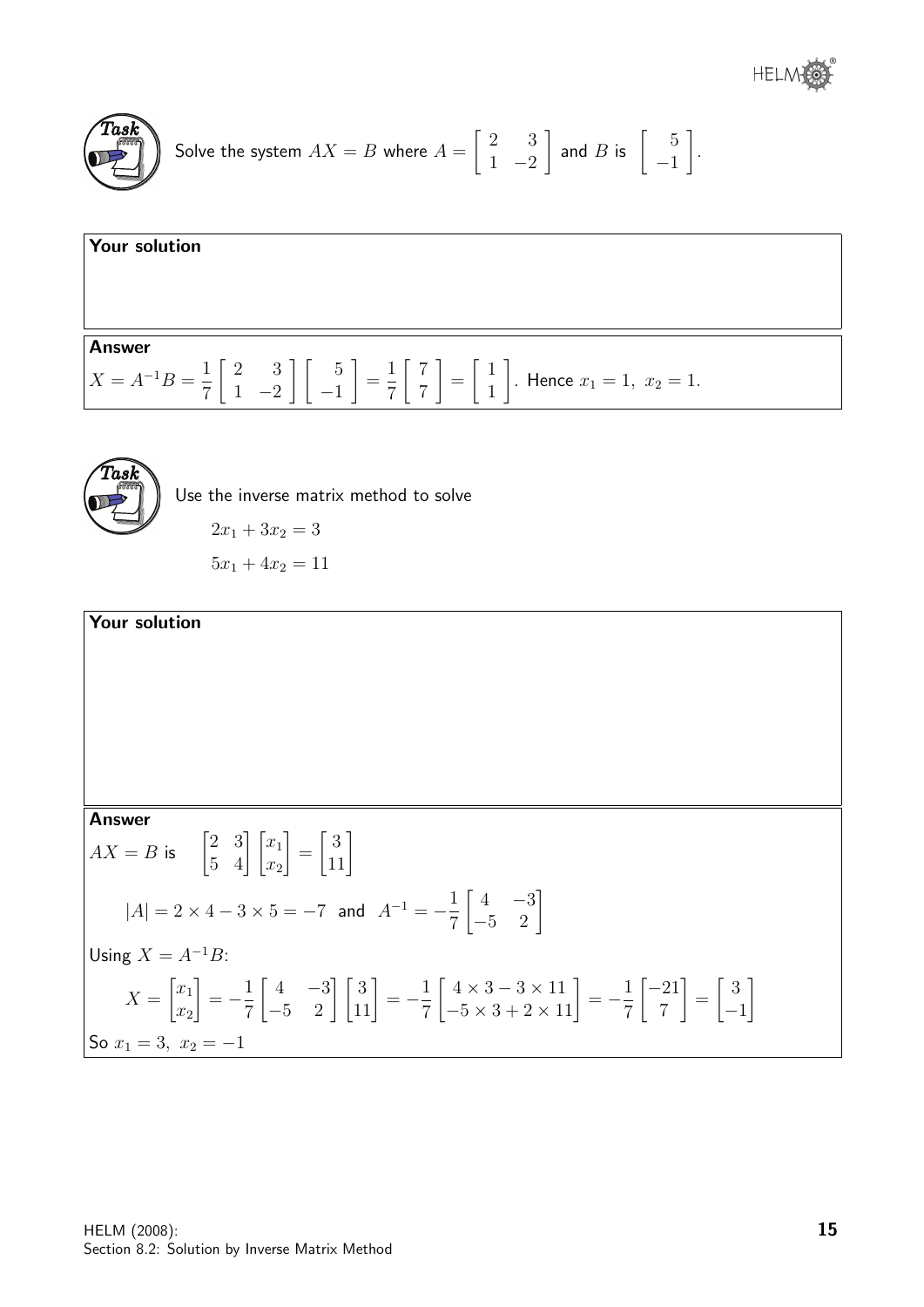

### **Engineering Example 2**

### **Currents in two loops**

In the circuit shown find the currents  $(i_1, i_2)$  in the loops.





#### Solution

We note that the current across the 3  $\Omega$  resistor (travelling top to bottom in the diagram) is given by  $(i_1 - i_2)$ . With this proviso we can apply Kirchhoff's law:

In the left-hand loop  $3(i_1 - i_2) + 5i_1 = 3 \rightarrow 8i_1 - 3i_2 = 3$ In the right-hand loop  $3(i_2 - i_1) + 6i_2 = 4 \rightarrow -3i_1 + 9i_2 = 4$ In matrix form:  $\begin{bmatrix} 8 & -3 \\ -3 & 9 \end{bmatrix} \begin{bmatrix} i_1 \\ i_2 \end{bmatrix}$ 1 =  $\lceil 3 \rceil$ 4 1 The inverse of  $\begin{bmatrix} 8 & -3 \\ -3 & 9 \end{bmatrix}$  is  $\frac{1}{63} \begin{bmatrix} 9 & 3 \\ 3 & 8 \end{bmatrix}$  so solving gives  $\lceil i_1 \rceil$  $\dot{i}_2$ 1 =  $\frac{1}{63} \begin{bmatrix} 9 & 3 \\ 3 & 8 \end{bmatrix} \begin{bmatrix} 3 \\ 4 \end{bmatrix}$ 1 =  $\frac{1}{63} \begin{bmatrix} 39 \\ 41 \end{bmatrix}$ so  $i_1 =$ 39  $\frac{63}{63}$   $i_2 =$ 41 63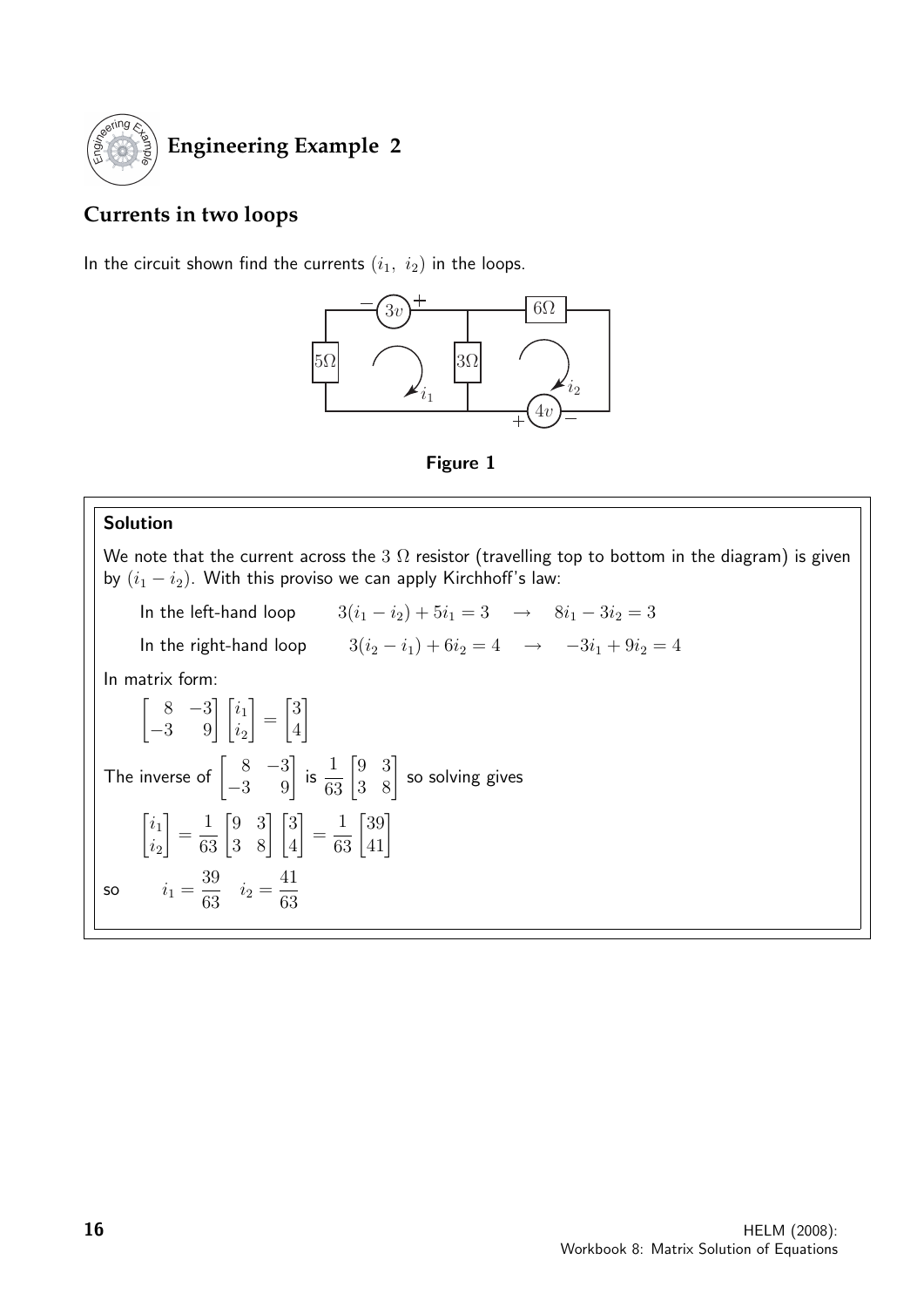

## **2. Non-unique solutions**

The key to obtaining a unique solution of the system  $AX = B$  is to find  $A^{-1}$ . What happens when  $A^{-1}$  does not exist?

Consider the system

$$
2x_1 + 3x_2 = 5 \tag{1}
$$

$$
4x_1 + 6x_2 = 10 \tag{2}
$$

In matrix form this becomes

 $\left[\begin{array}{cc} 2 & 3 \\ 4 & 6 \end{array}\right] \left[\begin{array}{c} x_1 \\ x_2 \end{array}\right]$ 1 =  $\left[\begin{array}{c}5\\10\end{array}\right].$ 



Identify the matrix  $A$  and hence find  $A^{-1}.$ 

## Your solution Answer  $A =$  $\begin{bmatrix} 2 & 3 \\ 4 & 6 \end{bmatrix}$  and  $|A| = 2 \times 6 - 4 \times 3 = 0$ . Hence  $A^{-1}$  does not exist.

Looking at the original system we see that Equation (2) is simply Equation (1) with all coefficients doubled. In effect we have only one equation for the two unknowns  $x_1$  and  $x_2$ . The equations are consistent and have infinitely many solutions.

If we let  $x_2$  assume a **particular** value, t say, then  $x_1$  must take the value  $x_1 =$ 1 2  $(5 - 3t)$  i.e. the solution to the given equations is:

$$
x_2 = t
$$
,  $x_1 = \frac{1}{2}(5 - 3t)$ , where *t* is called a parameter.

For each value of t there are unique values for  $x_1$  and  $x_2$  which satisfy the original system of equations. For example, if  $t = 1$ , then  $x_2 = 1$ ,  $x_1 = 1$ , if  $t = -3$  then  $x_2 = -3$ ,  $x_1 = 7$  and so on. Now consider the system

$$
2x_1 + 3x_2 = 5 \tag{3}
$$

$$
4x_1 + 6x_2 = 9 \tag{4}
$$

Since the left-hand sides are the same as those in the previous system then  $A$  is the same and again  $A^{-1}$  does not exist. There is **no solution** to the Equations (3) and (4). However, if we double Equation (3) we obtain

$$
4x_1 + 6x_2 = 10,
$$

which conflicts with Equation (4). There are thus no solutions to (3) and (4) and the equations are said to be inconsistent.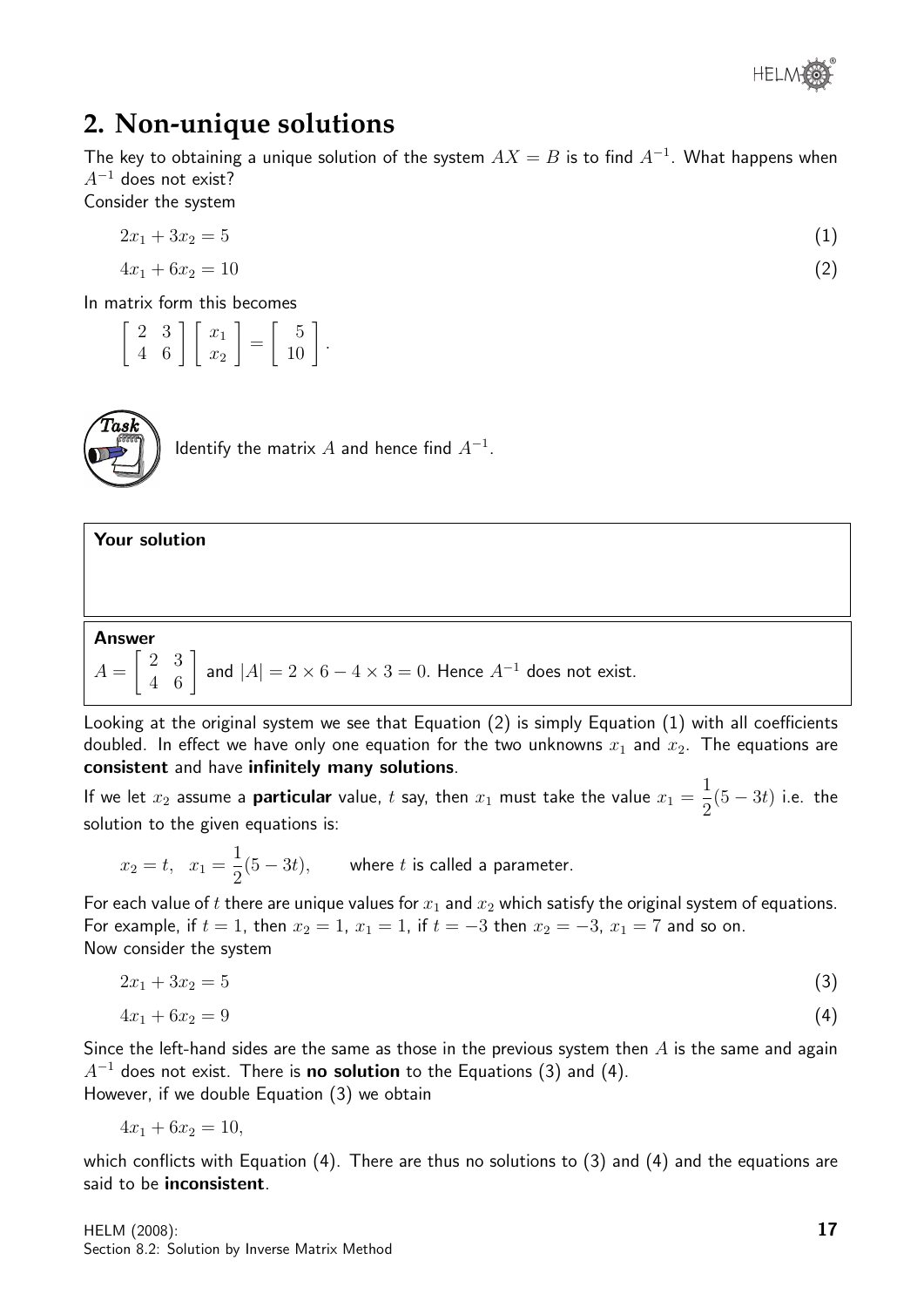

What can you conclude about the solutions of the following systems?

(a) 
$$
\begin{array}{ccccccccc}\nx_1 & - & 2x_2 & = & 1 \\
3x_1 & - & 6x_2 & = & 3\n\end{array}
$$
 (b)  $\begin{array}{ccccccccc}\n3x_1 & + & 2x_2 & = & 7 \\
-6x_1 & - & 4x_2 & = & 5\n\end{array}$ 

First write the systems in matrix form and find  $|A|$ :

| Your solution<br>(a)                                                                                                                                       |
|------------------------------------------------------------------------------------------------------------------------------------------------------------|
| (b)                                                                                                                                                        |
| <b>Answer</b>                                                                                                                                              |
| (a) $\begin{bmatrix} 1 & -2 \\ 3 & -6 \end{bmatrix} \begin{bmatrix} x_1 \\ x_2 \end{bmatrix} = \begin{bmatrix} 1 \\ 3 \end{bmatrix}$ $ A  = -6 + 6 = 0;$   |
| (b) $\begin{bmatrix} 3 & 2 \\ -6 & -4 \end{bmatrix} \begin{bmatrix} x_1 \\ x_2 \end{bmatrix} = \begin{bmatrix} 7 \\ 5 \end{bmatrix}$ $ A  = -12 + 12 = 0.$ |
| Now compare the two equations in each system in turn:                                                                                                      |

Now compare the two equations in each system in turn:

Your solution (a) (b)

#### Answer

- (a) The second equation is 3 times the first equation. There are infinitely many solutions of the form  $x_2 = t$ ,  $x_1 = 1 + 2t$  where t is arbitrary.
- (b) If we multiply the first equation by  $(-2)$  we obtain  $-6x_1 4x_2 = -14$  which is in conflict with the second equation. The equations are inconsistent and have no solution.

## **3. Solving three equations in three unknowns**

It is much more tedious to use the inverse matrix to solve a system of three equations although in principle, the method is the same as for two equations. Consider the system

 $x_1 - 2x_2 + x_3 = 3$  $2x_1 + x_2 - x_3 = 5$  $3x_1 - x_2 + 2x_3 = 12$ 

We met this system in Section 8.1 where we found that  $|A|=10$ . Hence  $A^{-1}$  exists.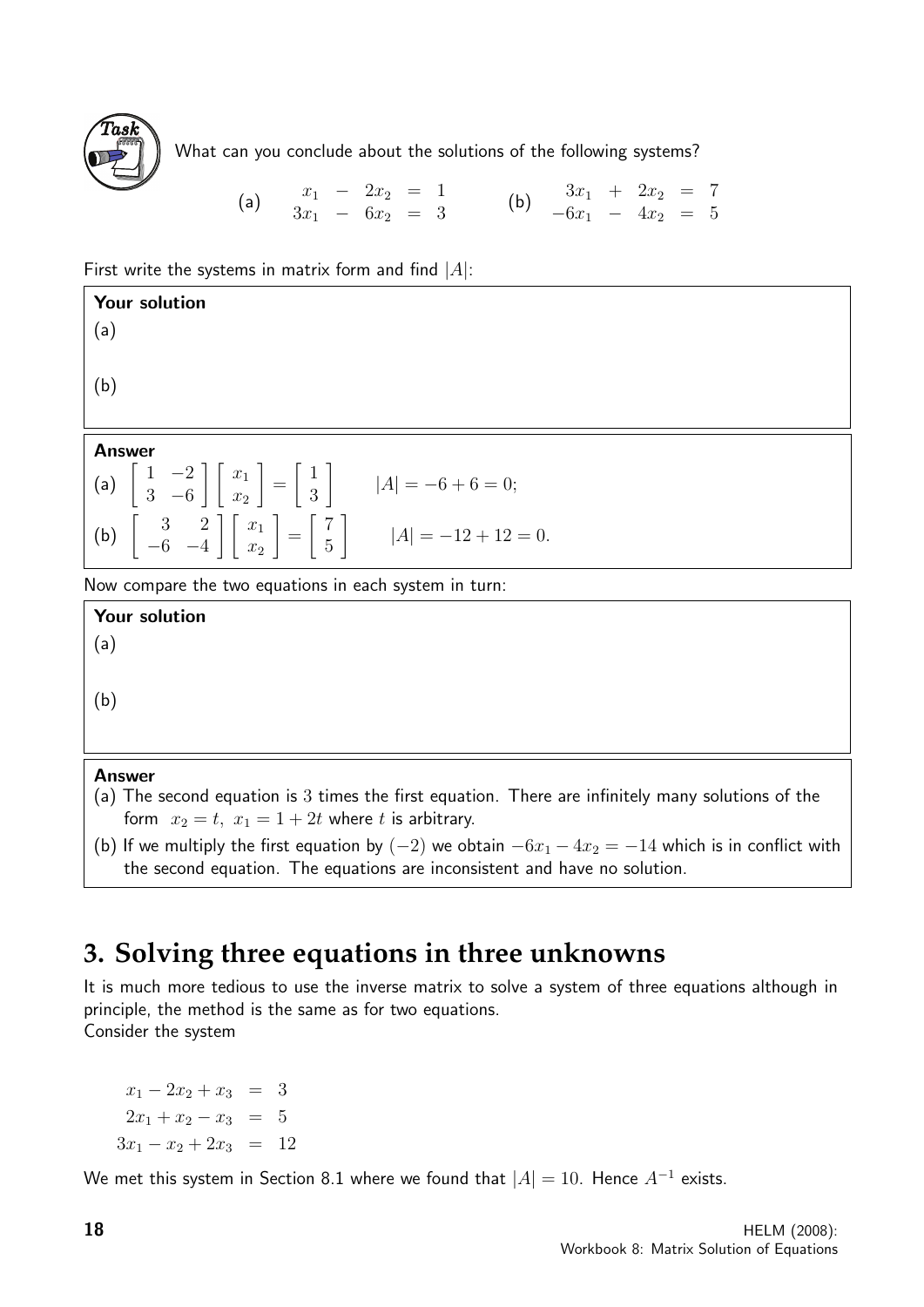



Find  $A^{-1}$  by the method of determinants.

First form the matrix where each element of  $A$  is replaced by its minor:

| Your solution                                                                                                                                                                                                                        |
|--------------------------------------------------------------------------------------------------------------------------------------------------------------------------------------------------------------------------------------|
|                                                                                                                                                                                                                                      |
|                                                                                                                                                                                                                                      |
|                                                                                                                                                                                                                                      |
|                                                                                                                                                                                                                                      |
|                                                                                                                                                                                                                                      |
| <b>Answer</b>                                                                                                                                                                                                                        |
| $\begin{array}{ c c c c c c c c c } \hline & 1 & -1 & 2 & 2 & -1 & 2 & 3 & -1 & 3 & -1 & 0 \ \hline \end{array}$                                                                                                                     |
| $\begin{vmatrix} 1 & -2 & 1 \\ -1 & 2 & 3 \end{vmatrix}$ $\begin{vmatrix} 1 & 1 \\ 3 & 2 \end{vmatrix}$ $\begin{vmatrix} 1 & -2 \\ 3 & -1 \end{vmatrix}$ $= \begin{bmatrix} 1 & 7 & -5 \\ -3 & -1 & 5 \\ 1 & -3 & 5 \end{bmatrix}$ . |
| $\left[\begin{array}{rrr} -2 & 1 & 1 & 1 & 1 & -2 \\ 1 & -1 & 2 & -1 & 2 & 1 \end{array}\right]$                                                                                                                                     |
| Now use the $3 \times 3$ array of signs to obtain the matrix of cofactors:                                                                                                                                                           |

| <b>Answer</b>                                                                                                                                                                         |  |
|---------------------------------------------------------------------------------------------------------------------------------------------------------------------------------------|--|
| The array of signs is $\begin{bmatrix} + & - & + \\ - & + & - \\ + & - & + \end{bmatrix}$ so that we obtain $\begin{bmatrix} 1 & -7 & -5 \\ 3 & -1 & -5 \\ 1 & 3 & 5 \end{bmatrix}$ . |  |

Now transpose this matrix and divide by  $|A|$  to obtain  $A^{-1}$ :

| <b>Your solution</b>                                                                                                                                                                                 |
|------------------------------------------------------------------------------------------------------------------------------------------------------------------------------------------------------|
|                                                                                                                                                                                                      |
| <b>Answer</b>                                                                                                                                                                                        |
| Transposing gives $\begin{bmatrix} 1 & 3 & 1 \\ -7 & -1 & 3 \\ -5 & -5 & 5 \end{bmatrix}$ . Finally, $A^{-1} = \frac{1}{10} \begin{bmatrix} 1 & 3 & 1 \\ -7 & -1 & 3 \\ -5 & -5 & 5 \end{bmatrix}$ . |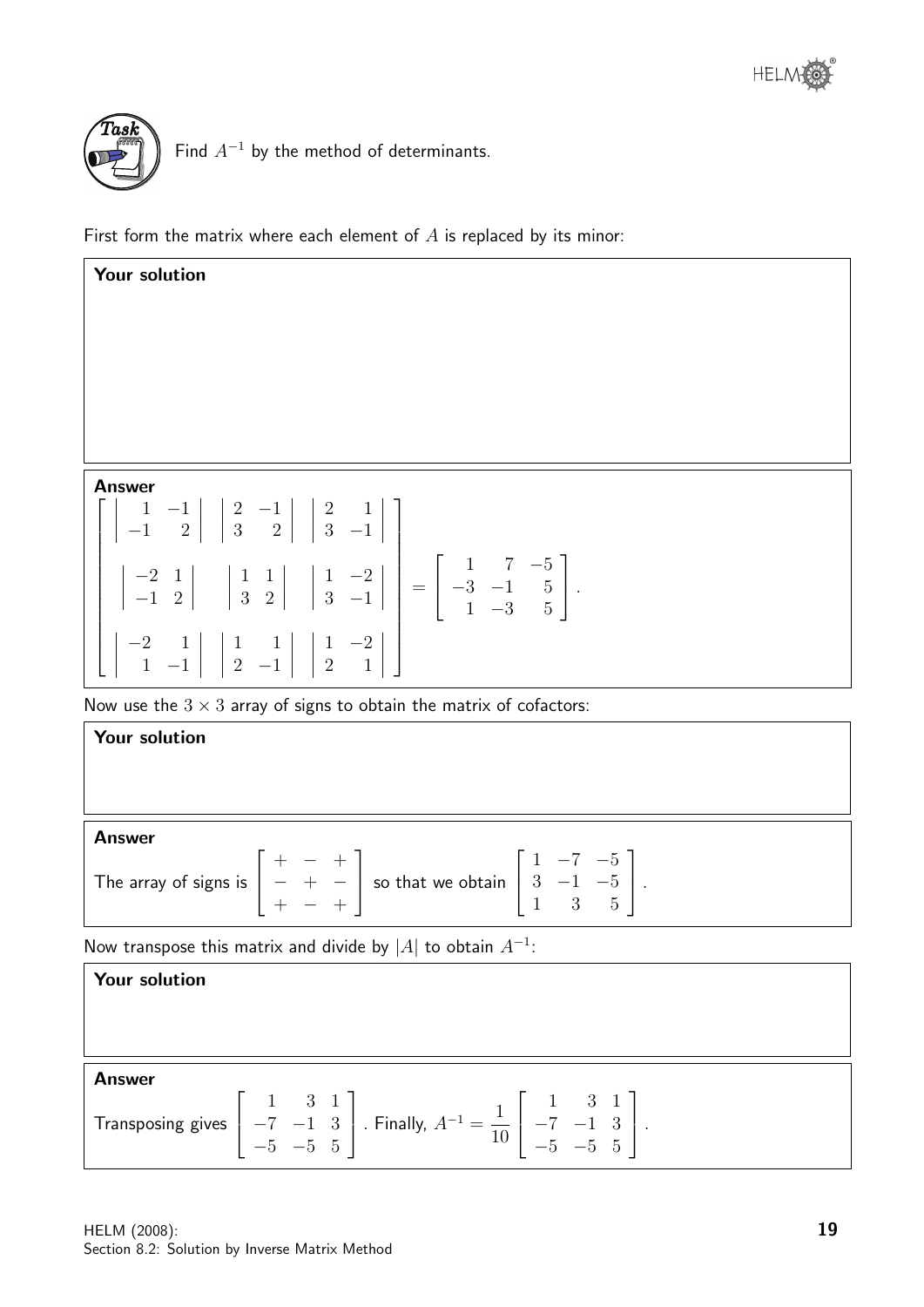Now use  $X = A^{-1}B$  to solve the system of linear equations:

#### Your solution Answer  $X =$ 1 10  $\sqrt{ }$  $\overline{1}$ 1 3 1 −7 −1 3  $-5$  -5 5 1  $\overline{1}$  $\sqrt{ }$  $\overline{\phantom{a}}$ 3 5 12 1  $\Big| =$ 1 10  $\sqrt{ }$  $\overline{1}$ 30 10 20 1  $\Big| =$  $\sqrt{ }$  $\overline{\phantom{a}}$ 3 1 2 1 Then  $x_1 = 3$ ,  $x_2 = 1$ ,  $x_3 = 2$ .

Comparing this approach to the use of Cramer's rule for three equations (in subsection 2 of Section 8.1) we can say that the two methods are both rather tedious!

### **Equations with no unique solution**

If  $|A| = 0$ ,  $A^{-1}$  does not exist and therefore it is easy to see that the system of equations has no unique solution. But it is not obvious whether this is because the equations are inconsistent and have no solution or whether they are consistent and have infinitely many solutions.



Consider the systems

| $x_1 - x_2 + x_3 = 4$   | $x_1 - x_2 + x_3 = 4$     |     |                          |
|-------------------------|---------------------------|-----|--------------------------|
| (a)                     | $2x_1 + 3x_2 - 2x_3 = 3$  | (b) | $2x_1 + 3x_2 - 2x_3 = 3$ |
| $3x_1 + 2x_2 - x_3 = 7$ | $x_1 - 11x_2 + 9x_3 = 13$ |     |                          |

In system (a) add the first equation to the second. What does this tell you about the system?

Your solution

Answer

The sum is  $3x_1 + 2x_2 - x_3 = 7$ , which is identical to the third equation. Thus, essentially, there are only two equations  $x_1 - x_2 + x_3 = 4$  and  $3x_1 + 2x_2 - x_3 = 7$ . Now adding these two gives  $4x_1 + x_2 = 11$  or  $x_2 = 11 - 4x_1$  and then

 $x_3 = 4 - x_1 + x_2 = 4 - x_1 + 11 - 4x_1 = 15 - 5x_1$ 

Hence if we give  $x_1$  a value, t say, then  $x_2 = 11 - 4t$  and  $x_3 = 15 - 5t$ . Thus there is an infinite number of solutions (one for each value of  $t$ ).